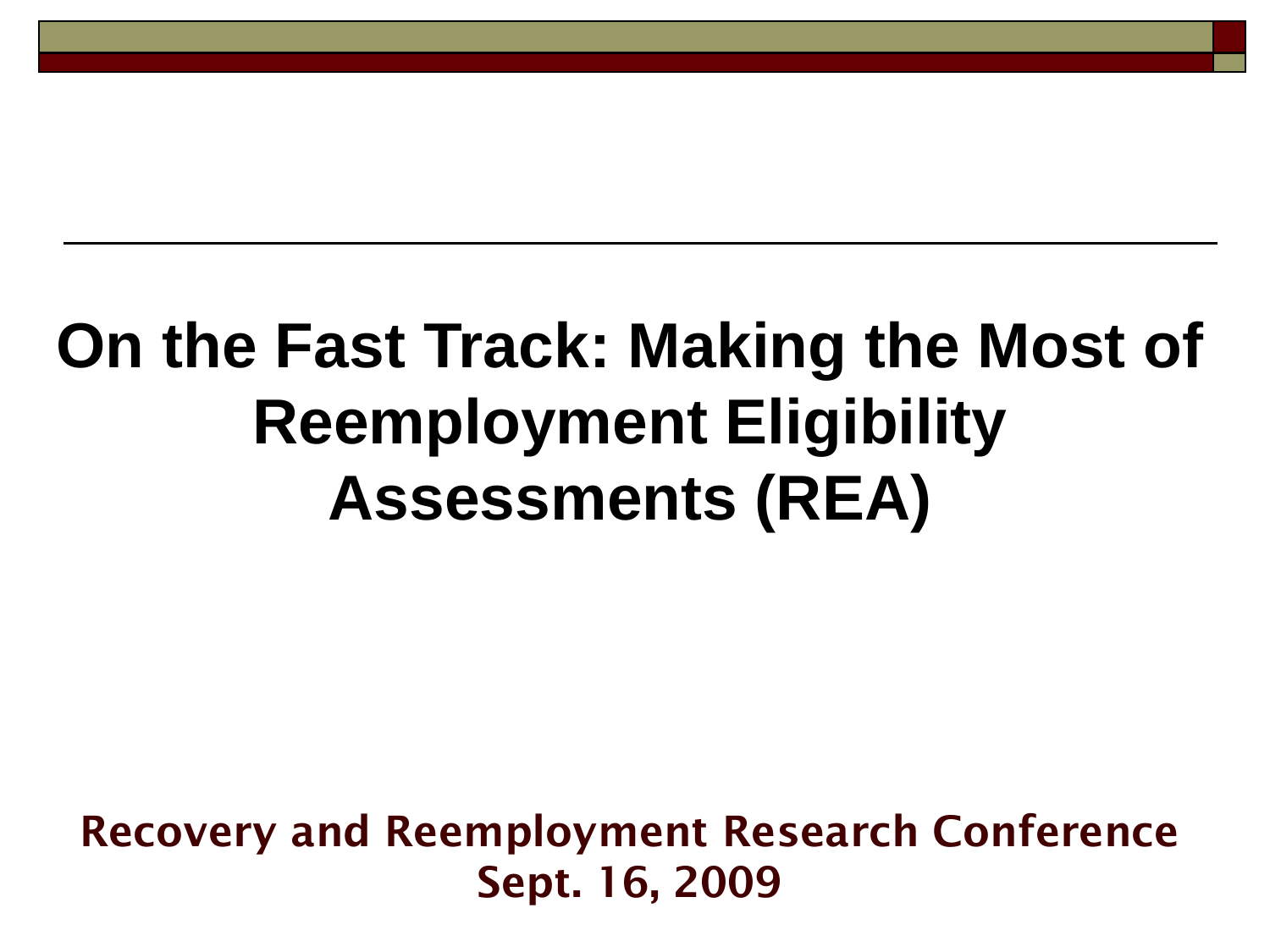## REA Beginnings

- In 2005, ETA awarded grants to 21 states to pilot the Unemployment Insurance (UI) Reemployment Eligibility Assessment (REA) Initiative.
- FY 2005 REA funding was \$18 million FY2010 REA funding request is \$50 million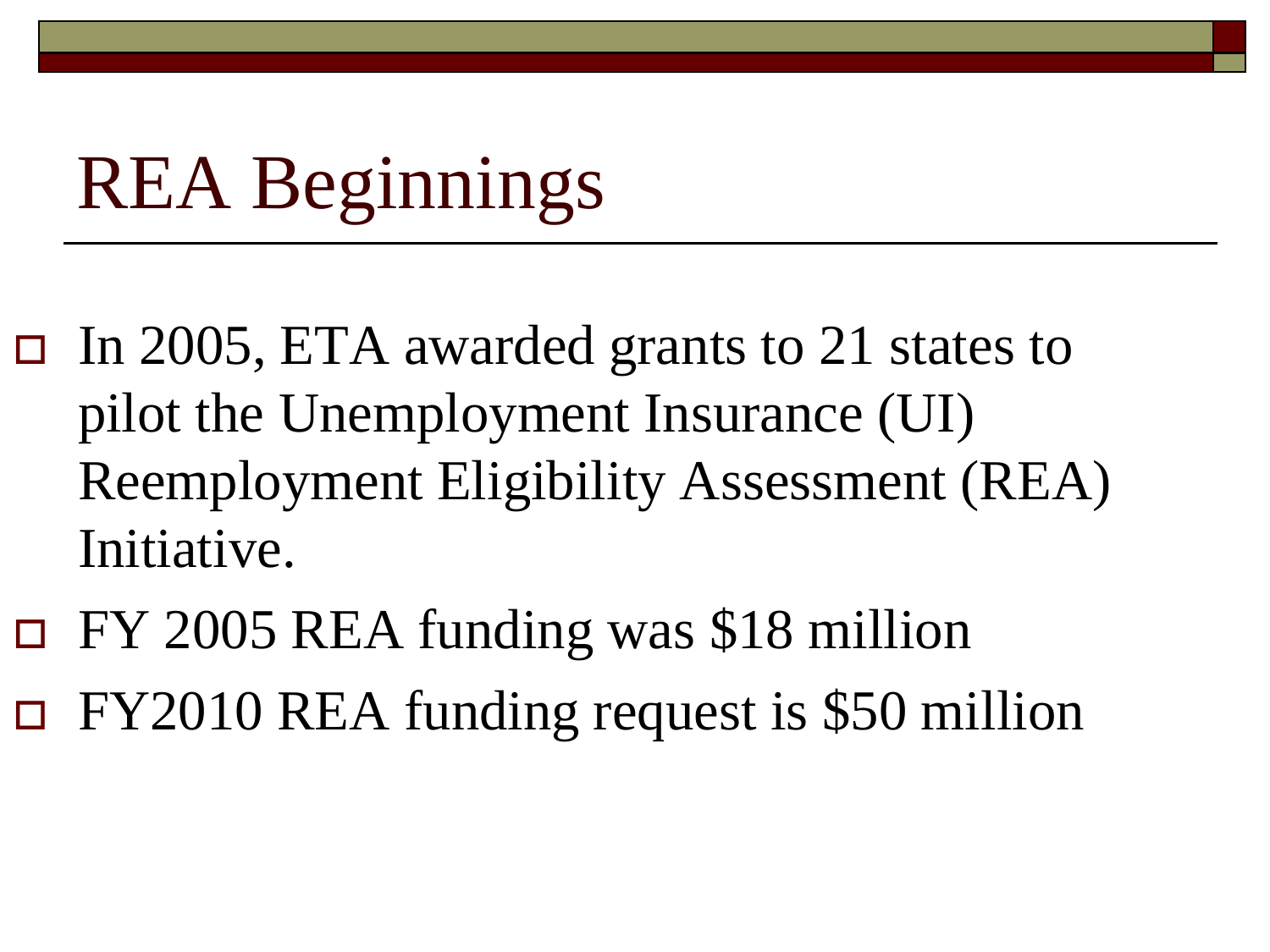# REA Requirements

- □ Grant required a portion of a State's UI beneficiaries to attend in person interviews, which included:
	- review of UI eligibility,
	- provision of labor market information,
	- development of a work-search plan, and/or
	- referral to training and/or other reemployment services.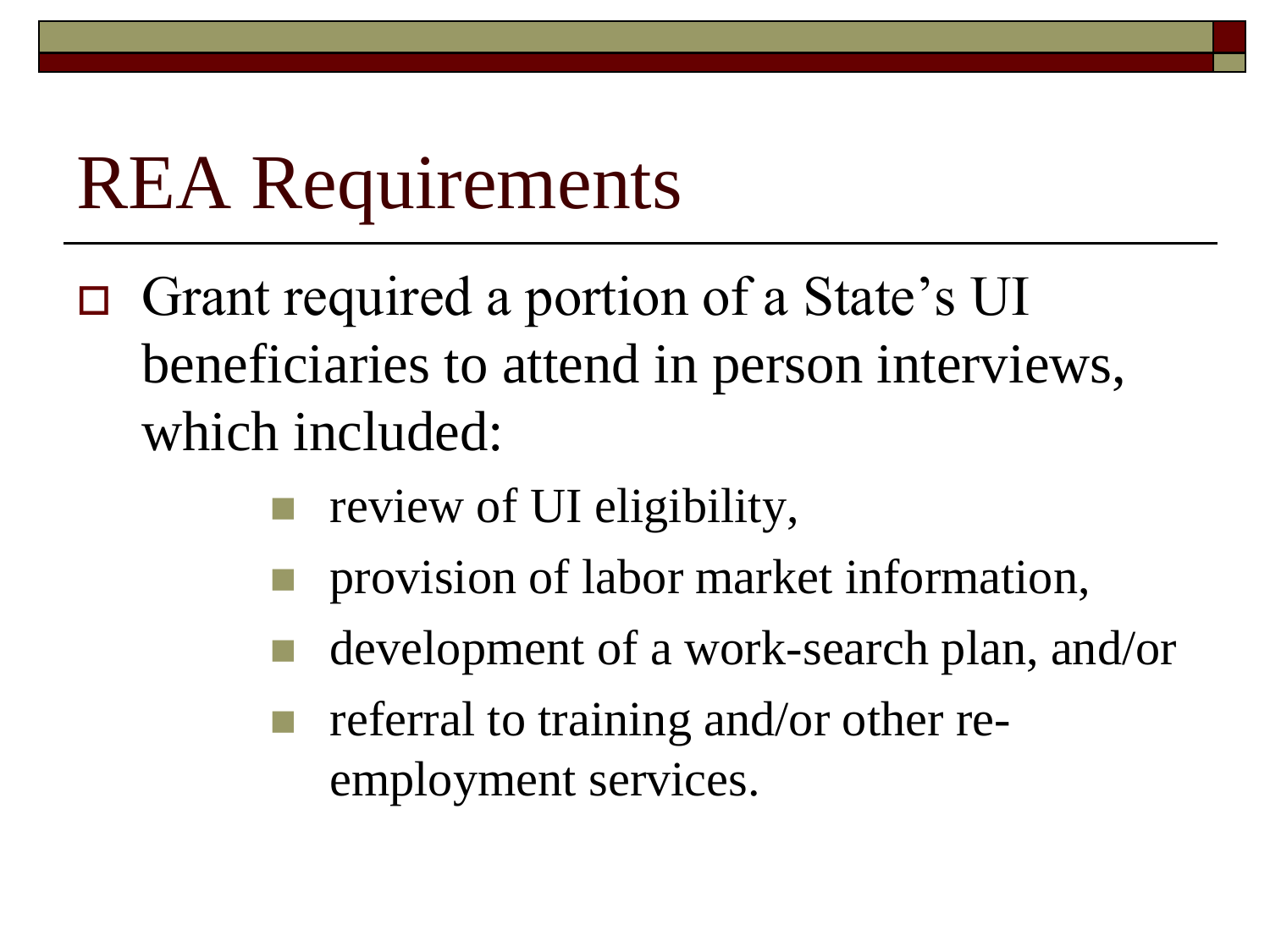### REA Goals

 Enhance the rapid re-employment of unemployed workers.

 $\Box$  Reduce potential overpayments.

 Reduce UI benefit outlays and therefore realize cost savings to UI trust Funds.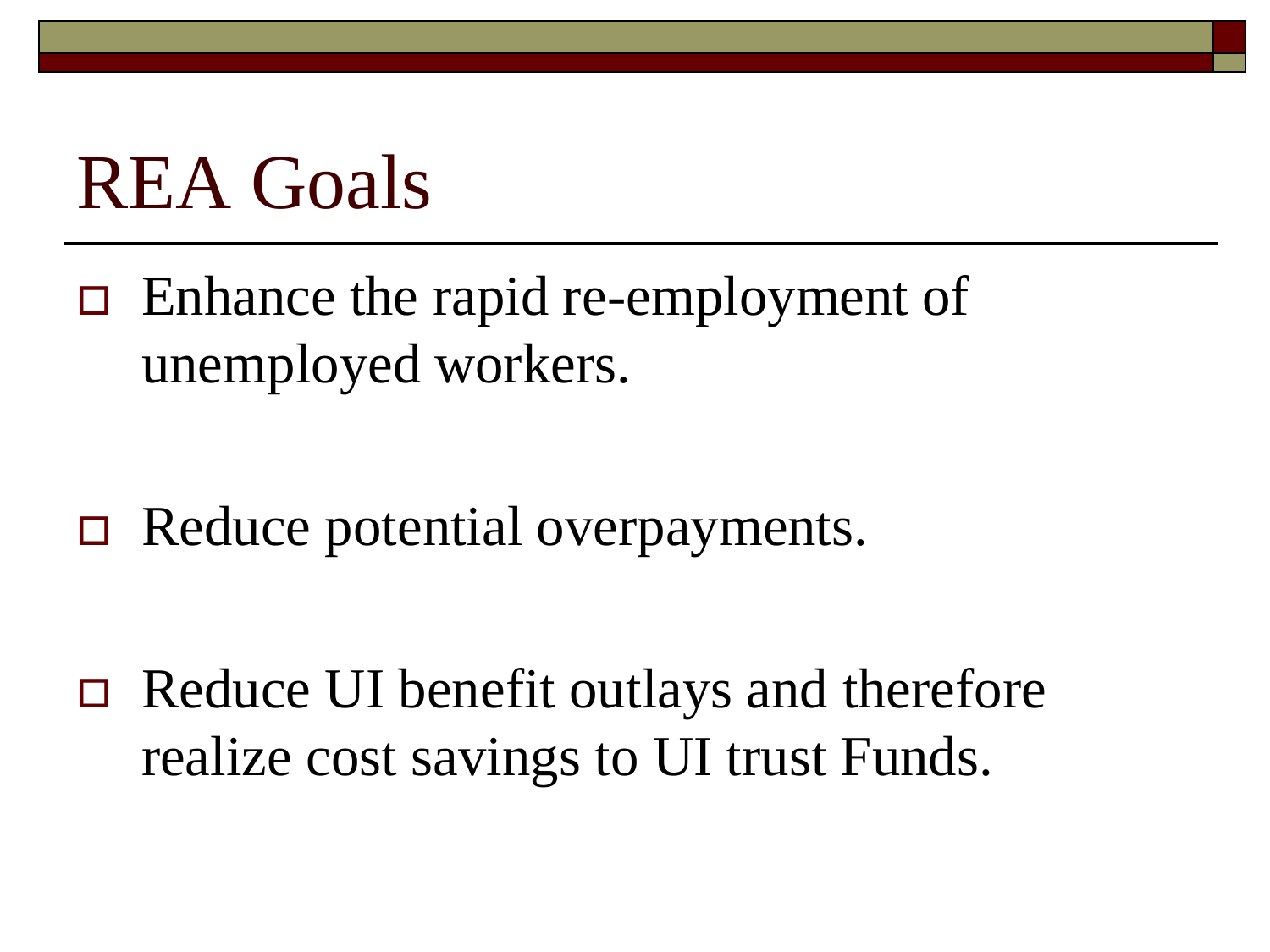#### Additional REA Structure

- Assessments were to be conducted for UI claimants who do not have a definite returnto-work date.
- $\Box$  Does not have to be implemented state wide.
- $\Box$  State had to agree to measure the impact of the REA.